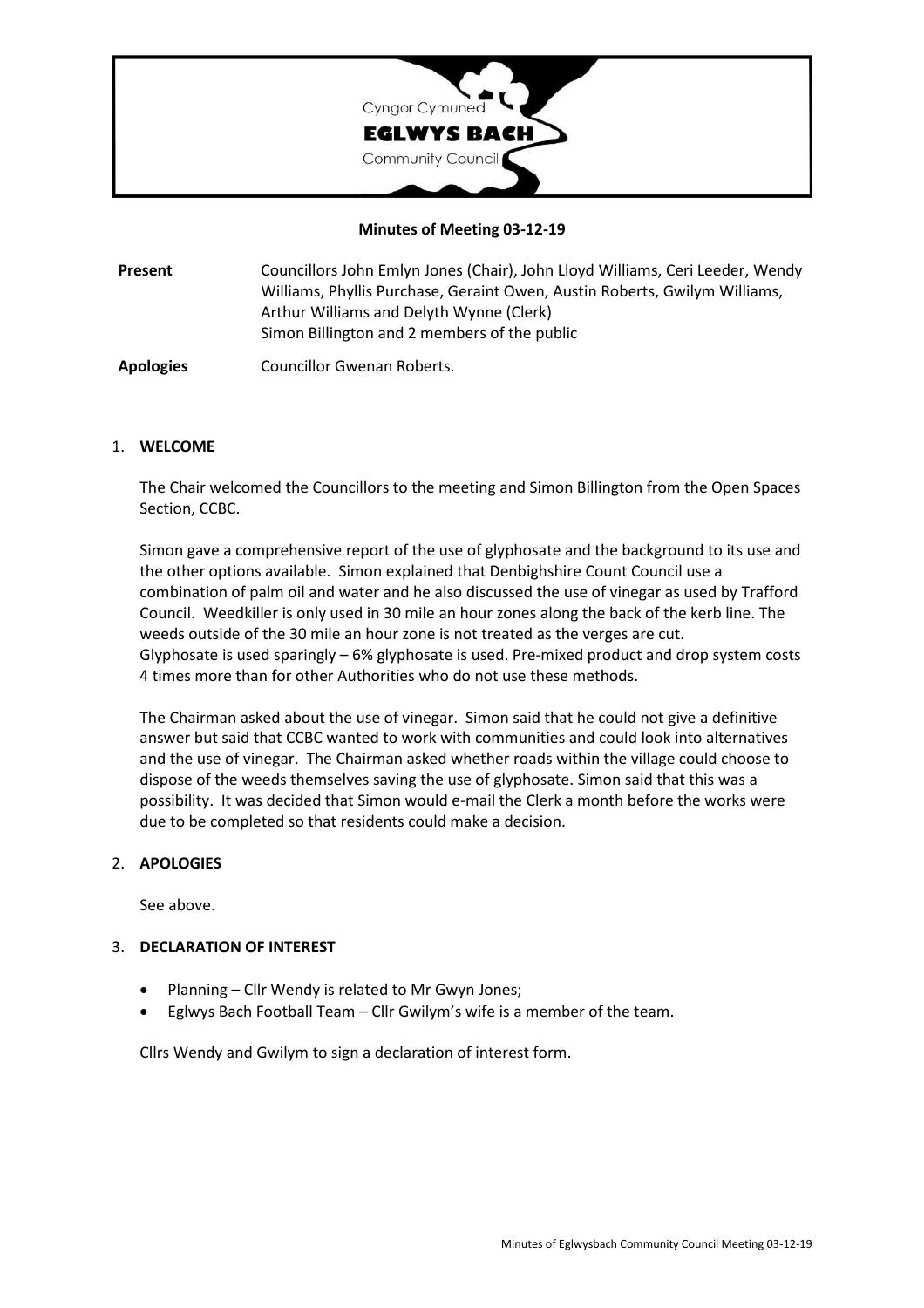

4. **MINUTES** – To confirm, approve and sign the minutes of the last meeting (05/11/19).

The 05/11/19 minutes were confirmed correct by Cllr Ceri and seconded by Cllr Phyllis.

## 5. **MATTERS ARISING**

#### • **Bank Mandate:**

Councillors Ceri and Geraint to visit HSBC Bank Llandudno with a copy of their passports and driving licences to complete the mandate.

- **Chwarel y Nant Path:** The Chair needs legal advice to fill in the form. Cllr Austin to ask CCBC for legal advice.
- **Toilets:** The payment received from CCBC on the 29 May 2019.
- **Christmas Dinner:** The Councillors thanked the Clerk for organising. The Clerk to thank the Bee.
- **'20' sign by the school:** The sign is red but is supposed to be black. The sign by the bridge should be red.
- **Toilet Sign:** Cllr Austin had requested one form CCBC.
- **Lamp post No 4 in Heol Ffynnon Asa has moved:** The Clerk to contact Len Jackson, CCBC again.
- **Grids at the side of the road full of stones:** Cllr Austin has spoken to Emlyn, CCBC.
- **Water on Bodnant Road:** Cllr Austin has spoken to CCBC.
- **Complaints about dog fouling behind the hall:** Signs have been placed behind the hall. Wil will fix a spring to the gate.
- **Discussion regarding the lowering of the flag:** Cllr Ceri has placed the policy on Facebook and placed a copy in the hall.
- **The noticeboard requires work:** Cllr Ceri has given the key to Russell and asked for an estimate.
- **Bryn Hir Road pipe is blocked:** Cllr Austin has discussed with CCBC and will discuss again at the audit next week.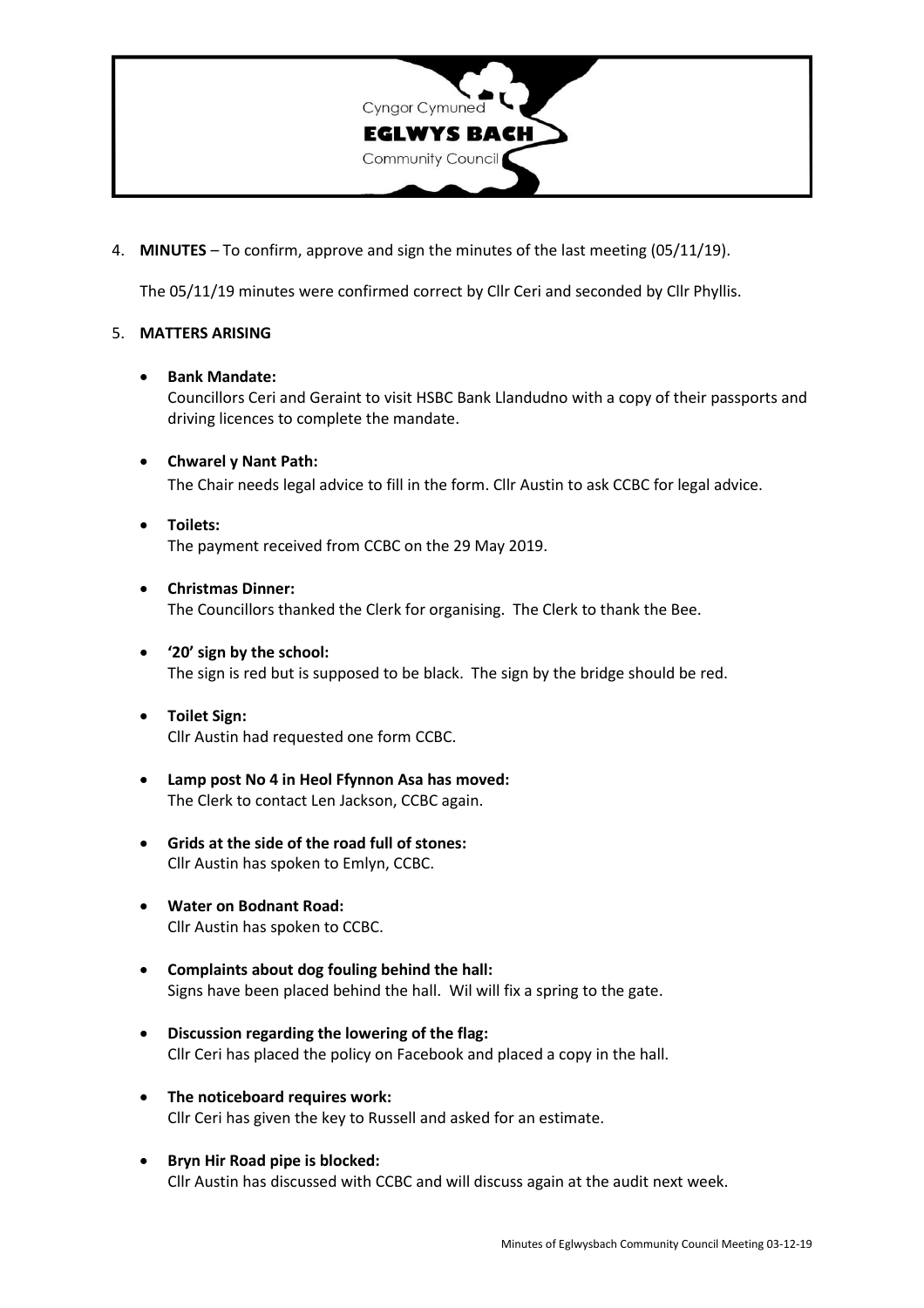

## • **Gyffylog Road:**

A reply was received from CCBC to say that there was no finance available to make a passable area. Cllr Austin to ask Mr Trefor Davies, Henthryd Farm if he would assist with making a passable area. Cllr Austin to ask CCBC for hardcore.

# • **Climate Breakdown:**

CCBC announced a climate emergency in May. Cllr Ceri asked for information about what CCBC are doing. Cllr Ceri said that Andrew Wilkinson, from ERF was willing to attend a meeting to discuss the matter further. The Clerk to write to Andrew Wilkinson asking for a comprehensive list of what the council is doing. The matter to be discussed at the January meeting. If the Councillors want further clarification the Clerk to ask Andrew Wilkinson to attend the February meeting.

### • **Playground costs for Eglwys Bach – Revenue/Capital**:

The Chair and Cllr Ceri have met with Haf Jones, from the Rural Service to discuss the Council services at Eglwys Bach.

Toilet costs - £ 2,328.25 - not a problem at present because our costs are low.

Playground Costs - £ 5,830 - note the report that we have received. Glad to know there is no high risk at all. The Council would not close the playing field unless it was dangerous. One idea was to conduct an audit with the village children and see what they want.

Cllr Geraint proposed to cut grass in the Playground more often - about 6 times =  $E$  300.

### 6. **PLANNING**

• 0/46867 - Mr & Mrs Gwyn Jones Proposed extensions and internal alterations LLecyn, Trofarth, Abergele LL22 8BW

Cllr Austin did not take part in the discussion. The Councillors agreed that they had 'no comment'.

### 7. **FINANCIAL REPORT**

Current - £6,128.60 Burial - £13.20 Deposit - £2,075.02

**Cheques:**

**Current:**

- Sue Hayward (Cleaning of Toilets) £98.00
- Delyth Wynne (Clerk) £200.00
- HMRC £50.00

**Burial:**

• John Williams (Sexton) - £100.00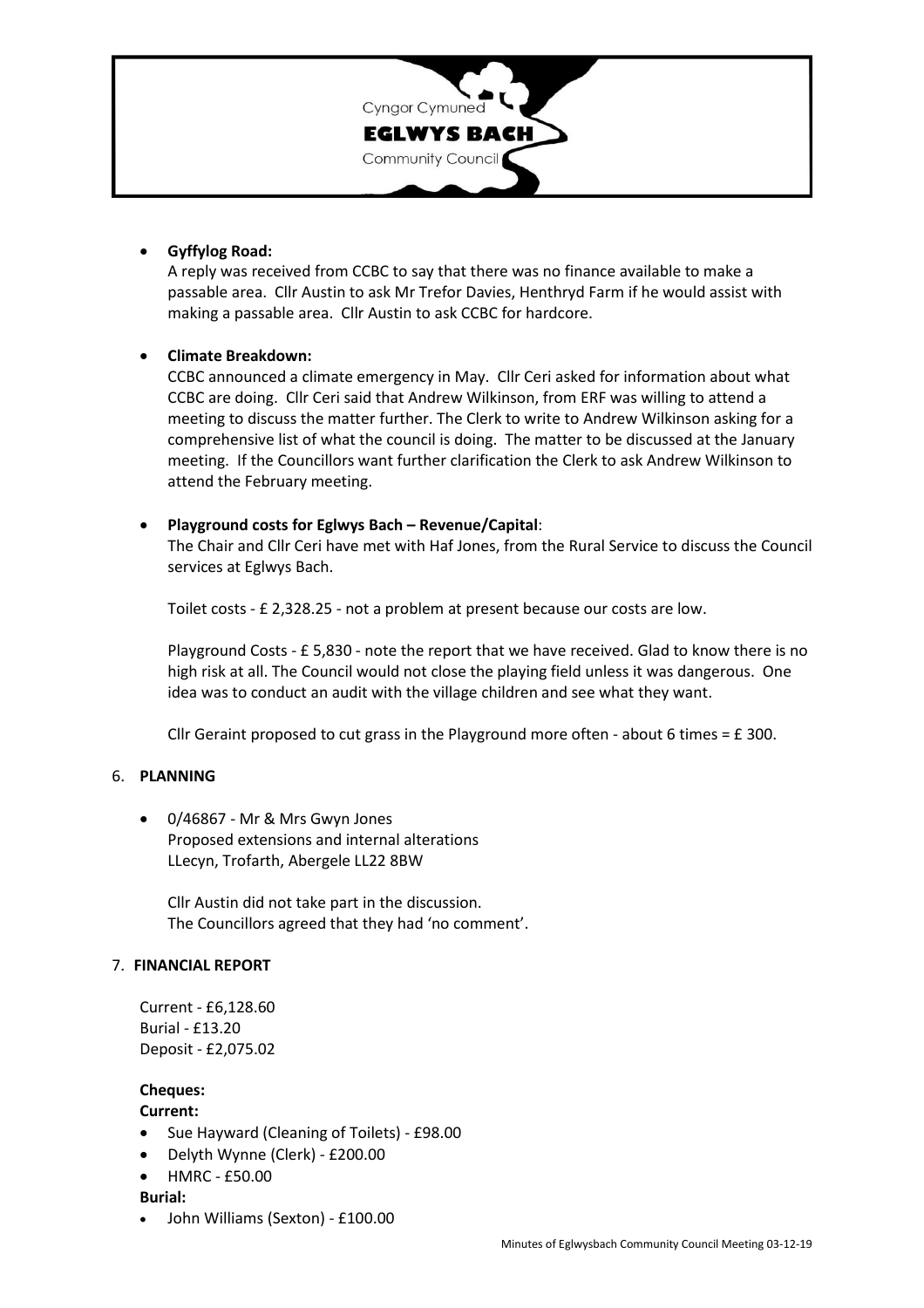

The Clerk to move £500 to the burial account from the curent account. Cllr John to bring the burial costs information to the next meeting.

### 8. **CORRESPONDENCE**

**E-Mail: Welsh Government – Request for information – Allotments:** The Clerk to reply that we do not have any allotments.

### 9. **ANY OTHER BUSINESS**

- Bodnant Road entering the A470 a large amount of leaves on the road and is dangerous. The Clerk to contact CCBC;
- An e-mail has been received about Bryn Fran Road (culvert), Llindir/Gyffylog Roads large hole, Croesengan Ucha Road, Rhandir Road, Waenfechan Road, Bodnant Uchaf Road. The Clerk to contact CCBC.
- Clwt Cottages water on the road Cllr Phyllis has contacted CCBC.
- Clwt Cottages new electric pole has been erected by the proposed tennis court.
- Heol Ffynnon Asa 2 large potholes Cllr Phyllips has contacted CCBC.
- Salt Bunkers the Clerk to contact CCBC to ask them to check the quantity.
- Maes Llan a mess was left following the tarmacing works.
- The old Police House cannot cut their hedge beause of the tree planted by the interpretation sign.
- Gwyn Williams a list of burial costs to be place in the hall.
- The Clerk to order a skip (Cllr Austin to receive a copy of the e-mail). A Saturday in the new year.
- LEDs ar working in Heol Ffynnon Asa.

### 10. **DATES OF NEXT MEETINGS**

07/01/20 04/02/20 03/03/20 07/04/20 05/05/20 02/06/20 07/07/20 01/09/20 06/10/20 03/11/20 01/12/20

The meeting concluded at 9.00pm.